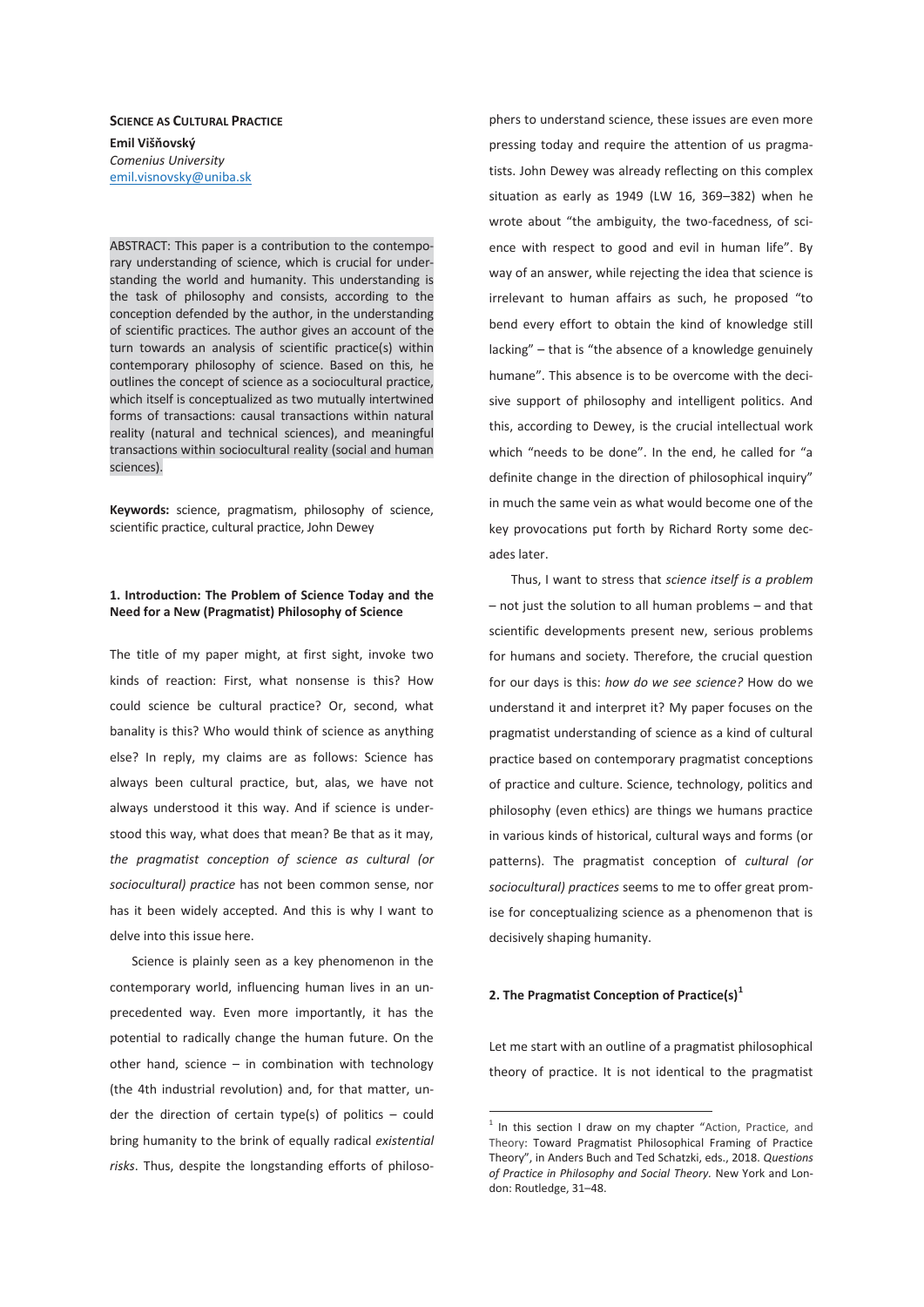concept of human action, although we lack precise and definite criteria for drawing a line between actions that are practical, and actions that are not. The *pragmatist concept of practice* is an expression of a pragmatist concept of the human being as a practical being. According to pragmatism, everything humans do is a kind of practice and, in particular, a kind of social practice, because all human existence is both practical, in the sense that it includes doing, as well as the social, in the sense that it always includes social aspects. There is no such thing as an "impractical human being" or complete "social isolation". Humans must interact with their environments in order to survive. These interactions comprise human agency, which is physical, real, and empirical. The necessary agency of a "practical enterprise" (LW1, 5) aligning its capacities with the requirements of its condition makes it practically necessary to adapt to nature whilst adapting nature to human needs. John Dewey put it as follows: "practical in its proper vital meaning is nothing more nor less than the whole conduct of life with respect to the medium, physical and cultural, in which one lives" (Dewey 2012, 218). Dewey's ontology, abolishing the traditional dualism of nature as object and human as subject, captures this human condition through the concept of experience. Life is practical, through and through. We practically interact with the world and among ourselves. This does not mean that we cease to be "rational animals," but that our thinking, mental activity, and intelligence are also primarily practical, even if not in the sense that they must serve action. Rather, they are practical in the sense of dealing with life-issues. These are the issues we have to deal with, provided we want either to survive or to live a good life.

 This starting point in pragmatism – known as the "practical starting point"  $(PSP)^2$  – does not take practice as the final tribunal of all human efforts, examining their "practical consequences" and inquiring as to whether they make a "practical difference" or show "practical

 $\overline{a}$ 

utility". Neither does it consider practice (however defined) to be the exclusive meaning of life (Bernstein 1971, 174). Last but not least, the pragmatist "principle of practice" is anti-dualistic and opposes elevating practice over theory or identifying the practical "solely with physical or mundane labors" (LW4, 223–227). Pragmatism, like any philosophy, is a distinct way of thinking–an intellectual practice – for which "Meaning, Truth, Value, Inquiry, Knowledge, and Action" are the dominant concerns (Thayer 1981, 15). Whether we make practice (within nature) the starting point or maxim or ultimate reality, it should be clear that:

One major characteristic of pragmatist thought is that pragmatists turn their attention to human practices and habits. Philosophical views and concepts are examined in such practical, experiential terms. However, this is not to say that practice is "prior to" theory; rather no sharp dichotomy between theory and practice is presupposed in the first place. Even the most scientific and philosophical matters are examined in the light of their potential connections with human practical action. (Pihlström 2011, 2)

If there is any meaningful priority of practice, it "is neither in temporality nor in ontology but in functionality. Practice is a test of a theory's value for our practices or habits, which, after all, are constitutive of our lives" (Pihlström 2011, 38).

What, then, is practice according to pragmatism? There are three concepts (at least) that may serve as the foundation of the pragmatist philosophical theory of practice: *experience*, *habit*, and *transaction*. All of them fit into the "ontological-anthropological" anti-dualist turn, with which the concept of practice is to be developed in accordance as an ontological concept alongside the traditional epistemological (and mentalistic) concepts employed in theory of knowledge. Indeed, the concepts of theory, knowledge, truth, value, meaning, inquiry, and so forth, are better framed through the concept of practice, or practices. Thus, the counterparts for developing the pragmatist concept of practice could also be the Wittgensteinian concept of "forms of life" or the Heideggerian concept of "being-in-the-world." Such a strategy even brings the pragmatist concept of practice

 $2$  The phrase was coined by Browning (1998) and has since been adopted by contemporary pragmatists in general. It is developed in more detail in the work of Hildebrand (2003, 70–74).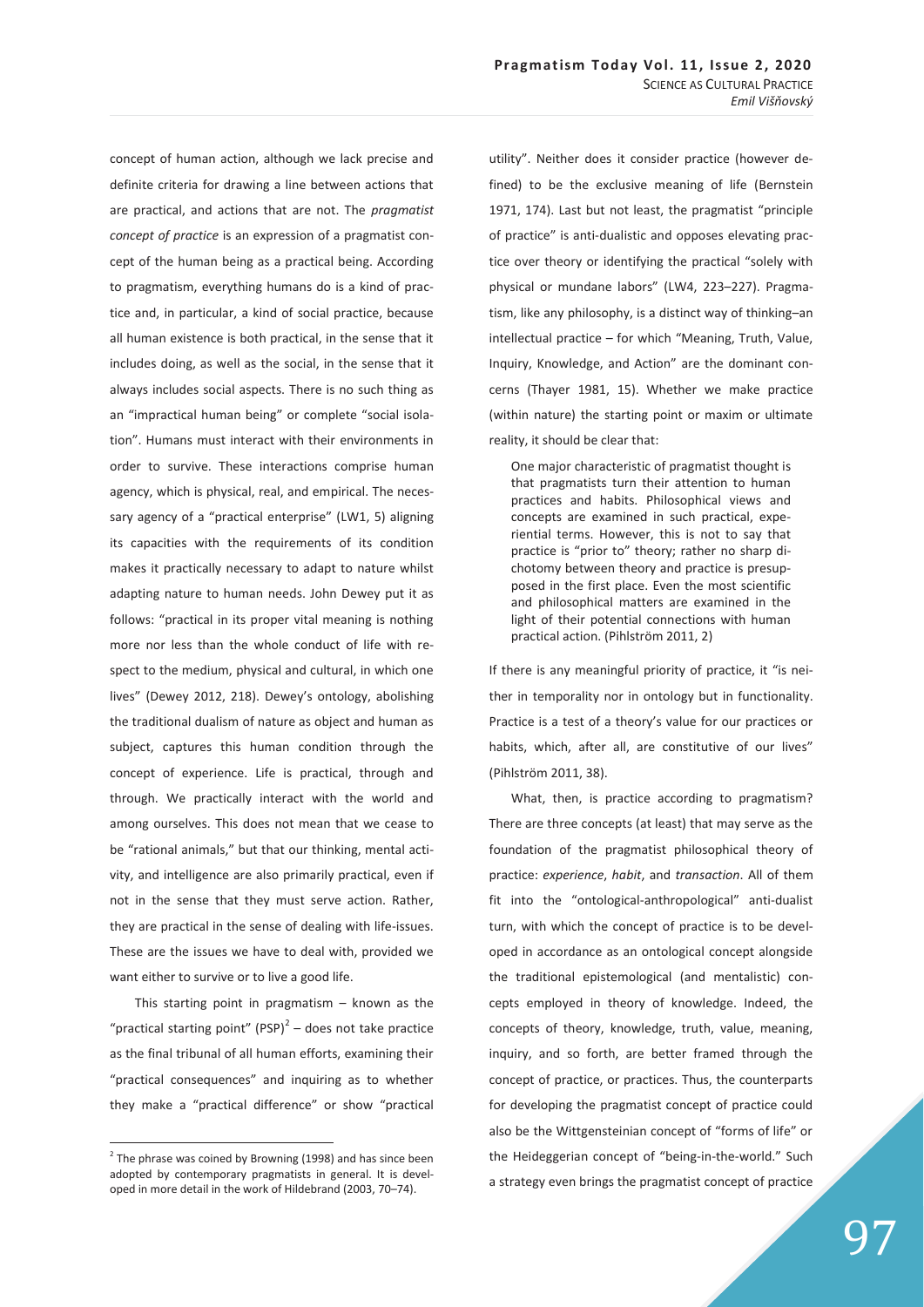closer to the theoretical concepts of Bourdieuan practice. From the pragmatist philosophical viewpoint, human practice may be conceptualized via the concepts of experience, habit, and transaction either analytically or synthetically; that is, each of them may serve as the basis for a pragmatist philosophical theory of practice, or they may be taken together as explicating various aspects of practice: experiential, habitual, and transactional. In other words, human life practice may be understood as experience or as habit or as transaction or as all of these in unity. Seeing the former as practice gives them active, existential, social, and transformative dimensions.

I contend that the most promising option for the pragmatist philosophy of practice is the concept of *transaction* (Dépelteau 2015). It derives from pragmatist ontological holism and interactionism which hold that all reality is a network of interconnections. But transactionism both includes and transcends interactionism when it comes to social practices, which function not only in the context of organism-environment interactions, but also in the context of human social interactions. Transactions are practical because they are relations of active interdependence and exchange between real entities. Transactions cannot be empty; there is always a mutual input/output of exchange involved. Thus, transactions are the source of coordination and of the emergence of new qualities, to which Peirce's triadic ontology may be applied. Dewey depicted the fundamental meaning of transactions in his *opus magnum* (LW 1) but developed the concept much later by distinguishing between selfaction, interaction, and transaction (LW 16). Transactional ontology is an approach which holds that all that exists is what it is on account of its role within the web of transactions between social agents and their environment, as well as among social agents themselves (cf. Garrison 2001; McReynolds 2017).

The important and inseparable part of this pragmatist theory of practice is the concept of *intellectual prac-*

*tice*. 3 Human activities such as scientific research, artistic creation, management planning, political negotiation, pedagogical instruction, spiritual meditation, and many others, include a great part of what has been labeled as "theorizing." In their social practical contexts, they represent "intellectual practices," and "immaterial labor" is inherent to these. In terms of Deweyan ontology, they are parts of "secondary experience", whose role is to reflect on primary experience and to produce artifacts such as ideas, theories, discoveries, explanations, justifications, plans, projects, decisions, images, artworks, books, papers, mental cures, and the like. The concept of theory epitomized as a mental phenomenon, in opposition to practice, has to be abandoned in a pragmatic conception of practice. The line between intellectual and material practices is not to be drawn on the basis of an obsolete classical dualism (the difference between them lies not in the former being unpractical and the latter being practical), but by reference to their function in particular social orders.

From the point of view of (Deweyan) pragmatism, the function of "theorizing," intellectual practices, and immaterial labor is to foster the growth of human and social life. However, if the role of primary experience is existential, questions about knowledge and values immediately arise concerning how the agents of material practices know what kinds of problems they must solve, what the solutions are, what goals they ought to follow, what values they should cherish, and so forth. In order to know and to have values, they must develop practical intelligence (practical wisdom, *phronesis*) within primary experience, or engage in "theoretical reflection" and thinking within secondary experience. Note: Let us not become confused by the term "secondary." The sphere of the secondary experience is a real social sphere of life

-

<sup>3</sup> According to Dewey (MW: 50), "we need to understand the difference between theory and practice as a difference between two kinds of practice"… The so-called separation of theory and practice means in fact the separation of two kinds of practice, one taking place in the outdoor world, the other in the study". According to Rorty (1991b, 32), the "quest for disinterested theoretical truth is continuation of practice by other means".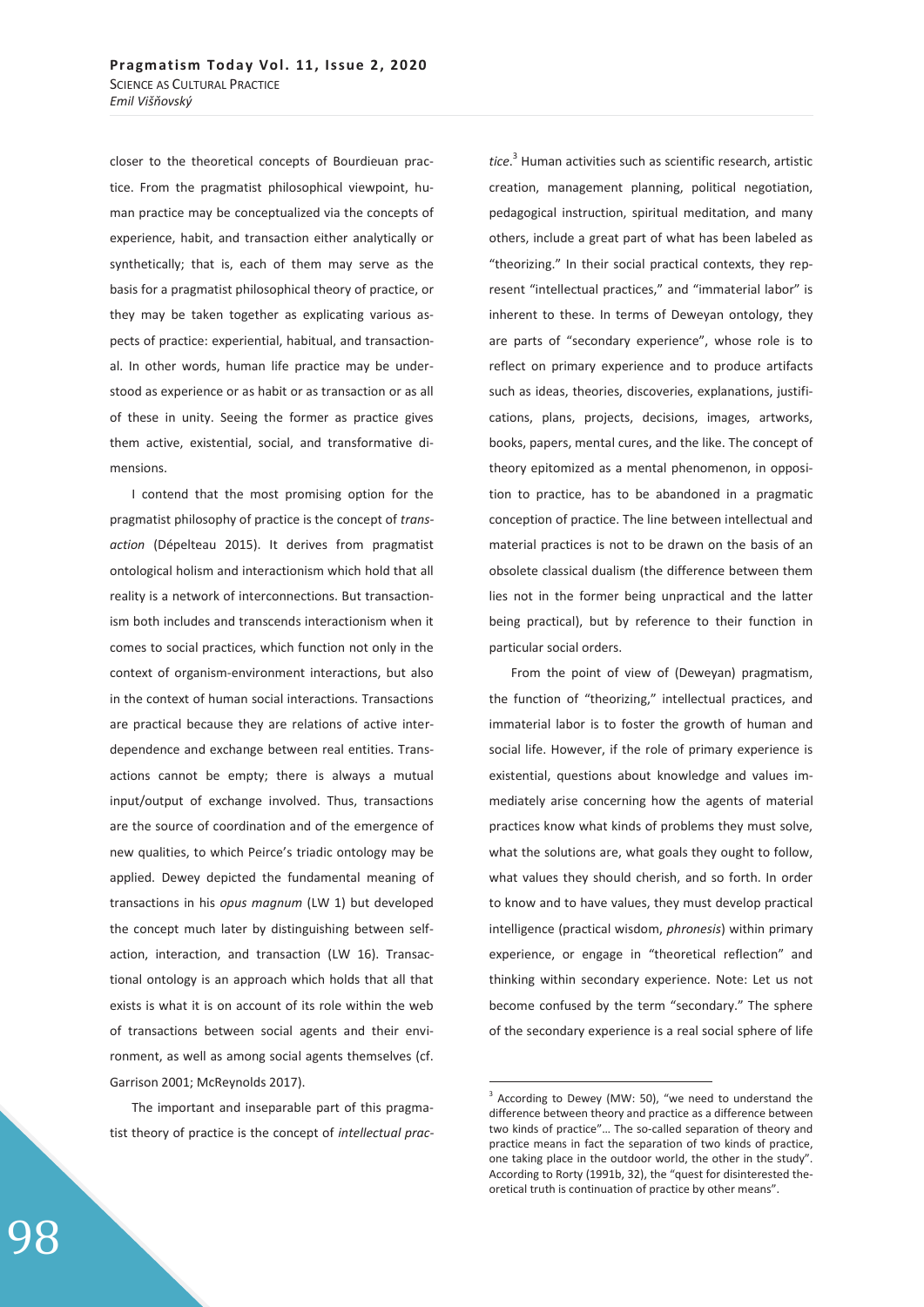composed of social institutions whose mission includes all kinds of intellectual activities, from scientific research to artistic creation to philosophical thinking to spiritual services and the like. These institutions and their practices are by no means "secondary" in the evaluative sense; in order to function, they all need a relevant social organization, resources, finances, workers, managers, and so on. They perform intellectual practices whose social value is all the more pressing today in the era of the information and knowledge society.

According to the pragmatist conception of practice, everything humans do as intelligent agents is a kind of practice. Theorizing is no exception. Theorists carry out intellectual practices, whereas "practitioners" carry out material and mixed semi-material/semi-intellectual practices. All are parts of the overall web of practical social transactions, including the armchair theorist, whose goal is not to interact with material objects in the outer world, but with ideas, concepts, thoughts, and the like. What do we need for such action other than our heads, minds or brains, and our books and armchairs? These are obviously the standard social conditions of intellectual work.<sup>4</sup>

Thus, theory is better understood as a kind of practice: science (knowledge production) is scientific practice, education (knowledge dissemination) is educational practice, art (beauty production) is artistic practice, and so forth. All are kinds of "creative intellectual practices" which have always played a crucial role in social life and it is a role that is now growing unprecedentedly. It is important to argue that just because scientists, teachers, professors, artists, philosophers, and so on, are "theoreticians," "academics," "intellectuals," and the like, nei-

 $\overline{a}$ 

ther they nor their social institutions are "practically useless". It is the other way around: their professional practices are of the utmost practical value, one that cannot be reduced to physical, empirical, economic, or technological significance. Such a reduction would lead to the elimination of creative and intellectual potential from human practices.

Thus, human thought and knowledge can be reconceptualized in terms of social practices. Intellectualization *via* intellectual practices is moving to the forefront of human social life, which now increasingly depends on knowledge and idea-production. Even though these practices "do not bake us bread", they can, nevertheless, tell us how and where to find this bread; that is, how to survive and prosper. These are the key cultural practices – the creative intelligent practices we all depend on (more than ever).

#### **3. Scientific Practice as Cultural Practice**

So, again, what is science? The standard view has defined science as *knowledge* – the best and the highest human knowledge possible (objective, neutral, critical, verified, etc.) – while knowledge is defined as the representation of reality ("mirror of nature"), as propositional knowledge ("true justified belief").<sup>5</sup> In other words, this "static" (even rigid) notion of science is the extension of epistemology, and if it had anything to do with the concept of practice, it traditionally included such activities as: searching for truth and/or certainty; obtaining and collecting data; constructing theories; explaining and interpreting facts and relations; understanding discovered phenomena and discovering new phenomena; solving problems; justifying and proving claims; articulating scientific laws. These are all kinds of epistemic activities, but they were not, however, taken to be "scientific

-

<sup>&</sup>lt;sup>4</sup> The claims about the social organization of intellectual practices might seem obvious to someone living and working within a standard Western liberal democracy; however, the recent neoliberalization of social life, and in particular its creative intellectual spheres, puts the standards and values on which these spheres and their workers depend in jeopardy (see e.g., Ward 2012). These social issues are even more pressing in European post-communist countries like Slovakia, where creative academic workers are confronted by a mixture of neoliberal and post-communist political and economic strategies devaluing their work.

<sup>&</sup>lt;sup>5</sup> Prof. Hasok Chang aptly shows in his work that in traditional philosophy of science, science has been approached mainly from an epistemological-representationalist point of view, not from an operational-praxeological practice point of view, and from an autonomist rather than a contextual cultural standpoint.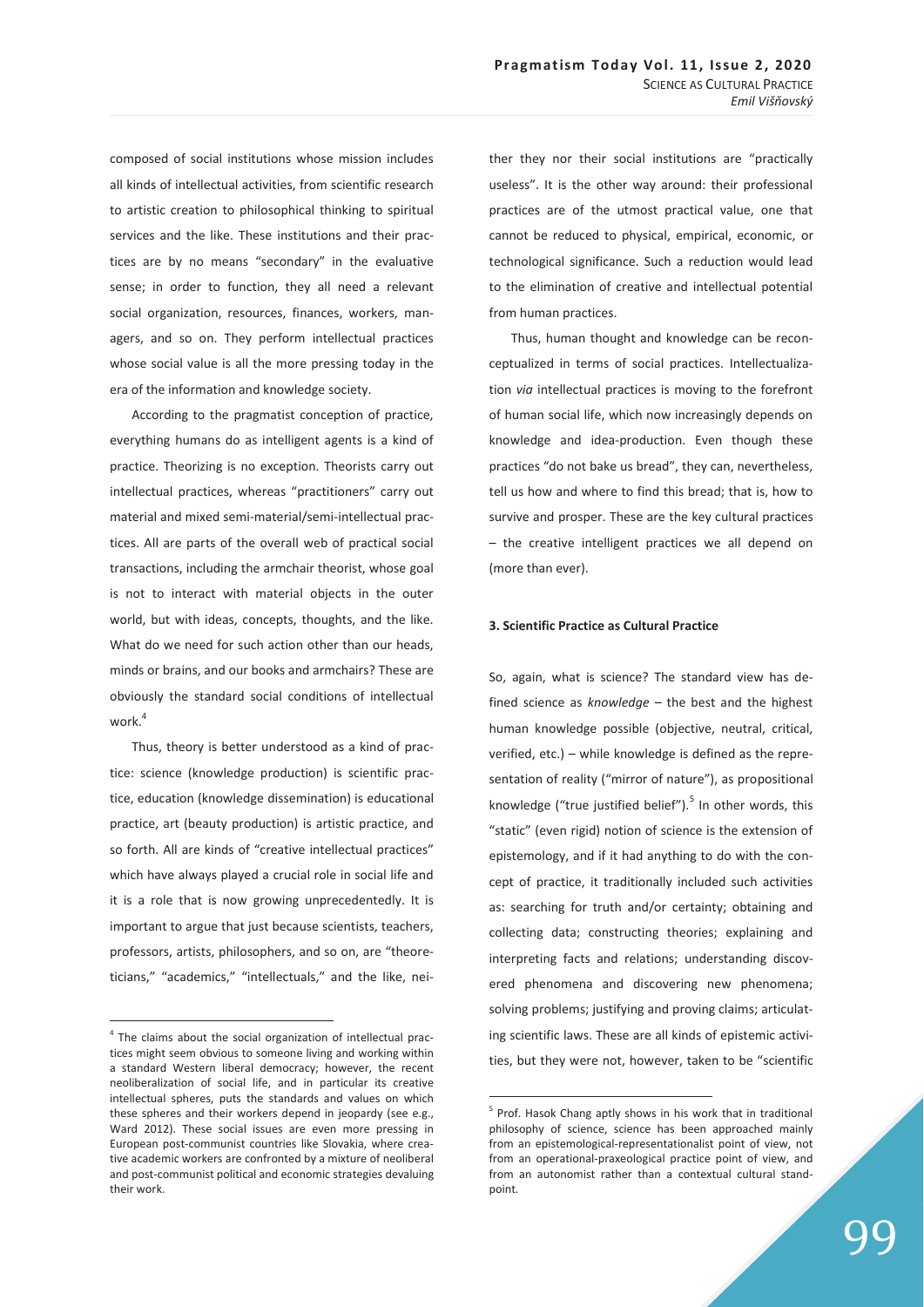practices" until "the practice turn" came about in science studies in the 1970s.<sup>6</sup> Science, itself a practice, has instead been viewed as the opposite of practice (and *vice versa*). If science has anything to do with practice – is "practical" – it has to be applied, implemented, "materialized", become socially useful and relevant, and so on, as if it were outside of practice (and *vice versa*). But to acquire knowledge (producing it), there must be someone doing science practically in the practice of inquiry.<sup>7</sup>

The pragmatist philosophical understanding of science as practice (social and cultural) has, however, a slightly longer history. It is rooted in Peirce's anti-Cartesian concept of the scientific method of inquiry which is always social inquiry; following James's anti-positivistic, pluralistic, and humanistic image of cultural practices in which science has no privilege over other social practices (philosophy, arts, religion, common sense); and culminating in Dewey's instrumentalist embeddedness of science in experience. "According to Dewey's pragmatism, scientific experience is neither elevated and holy nor qualitatively different from experiences people have in their daily lives. Science is always linked to the ordinary qualitative world… and simply represents a concentrated collection of tools that people have developed together in order to master and improve the world" (Brinkmann 2013, 151). These fundamentals were famously and more systematically developed by Kuhn when he attributed historicity to science development and described the socio-cultural mechanisms of its functioning. For Rorty (1991a), science is in no way natural, which means it is a socio-cultural construction on a par with other human inventions. Echoing Nietzsche, all science is "human, all too human", and not an objectivist enterprise producing results that are universally valid for all humans in all times and places. Science itself changes and reflects and concerns various kinds of human interests (including political ones).

100

 $\overline{a}$ 

Is there anything special about scientific practices in relation to all other human practices? What they have in common is that they are all socio-cultural practices and come in two basic (ontological) forms: 1. Practices in which humans are in causal transactions with nature, and 2. Practices in which humans are in mutual meaningful transactions between themselves. In other words, according to the transactionist paradigm as outlined above, human life practice is to be re-conceptualized as the intersection of practical transactions: (1) between humans and nature (which are causal and primarily nonlinguistic), and (2) between humans and humans (which are meaningful and primarily linguistic). What we have to deal with here are sets of *nonlinguistic causal practices* and of *linguistic meaningful practices*. The complexity of this situation is that these sets of practices overlap; for instance, nonlinguistic practices are substantially mediated by linguistic ones. Humans are intentional socio-cultural agents and so it is through language that they mediate the practices through which they cope with natural causal transactions. Causal nonlinguistic transactions between humans and nature are lifetransactions that decide the human lot, but their processes and outcomes depend on meaningful linguistic practices intervening between humans and humans.<sup>8</sup> Both kinds of practices also mutually transact in such a way that practices based on meanings serve as the instruments for practices based on causality.<sup>9</sup>

 $\overline{a}$ 

 $6$  For a conception of science as practice see e.g., Pickering (1992; 1995).

 $<sup>7</sup>$  This is the focus of the work of such recent authors in the phi-</sup> losophy of science as Joseph Rouse (2002) and Hasok Chang (2011), founding and active members of the Society for Philosophy of Science in Practice (SPSP) since 2006.

 $8$  This is analogous to Dewey's two kinds of experience: primary and secondary. Within primary experience humans transact with nature through their habits and practices that are causal. Within secondary experience humans transact with nature through their habits and practices that are meaningful. The overall purpose of primary experience is human survival, whereas the purpose of secondary experience is the reflection of the primary experience through intellectual means in order not only to make survival more efficient, but also to make it richer and consummatory.

<sup>&</sup>lt;sup>9</sup> In this context, we can explain the unfortunate dualism between experience and language, or between Dewey and Rorty (classical pragmatism and neopragmatism). Rorty may have neglected the concept of experience in his desire to replace it with the concept of language; nevertheless, he did use the pragmatist concept of practice, such as the concept of linguistic practice. Moreover, he outlined the pragmatist concept of cultural practices epitomized by philosophy as cultural politics. It is understandable that Rorty himself focused only on "internal"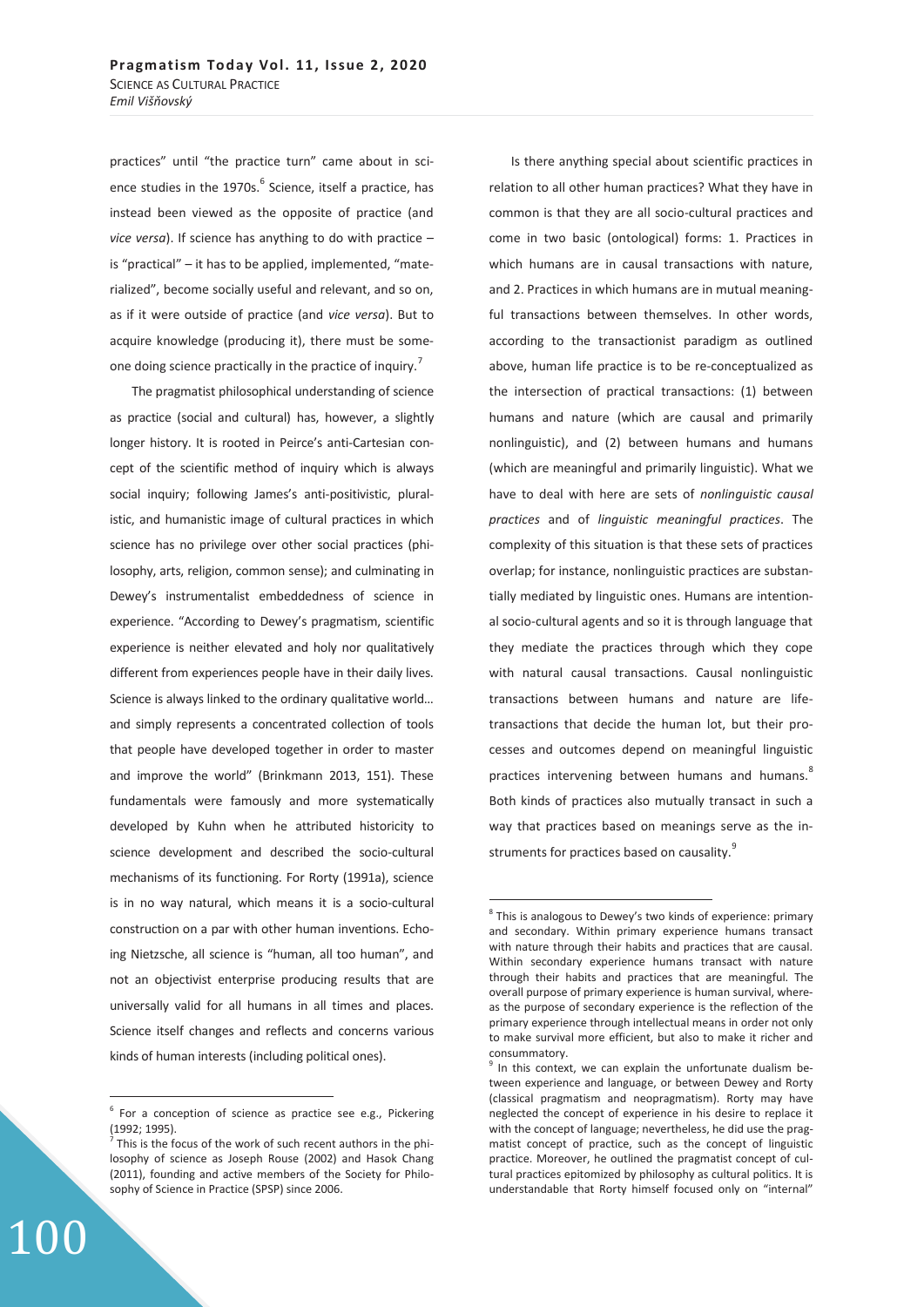*The concept of scientific practice* itself also has two basic forms: 1. Scientific practices that involve and inquire into causal transactions with natural reality (natural and technical sciences), 2. Scientific practices that involve and inquire into meaningful transactions with socio-cultural reality (social and human sciences). Of course, the two forms include both of these, albeit in different measures. Natural and technical sciences (empirical, experimental), which function based on understanding and executing causal transactions, use meaningful transactions as their instruments as well. While human and social sciences, which function based on understanding and executing meaningful transactions, use causal transactions as their instruments as well. Thus, this division between the two kinds of practices should not be seen as absolute, in much the same way as the relative divide between nature and culture is not absolute. Nature provides the ontological framework within which any culture can originate and develop, and all culture is part of nature, but the natural/cultural distinction is given by the distinction between the nonlinguistic/linguistic and causal/meaningful transactions humans conduct with the former (nature) and within the latter (culture). This is where the line between the two kinds of human transaction can be drawn, but it does not exclude either their meaningful and linguistic transactions with nature or their causal and non-linguistic transactions among themselves. And this is why human transactions with nature are impossible without culture and outside culture, just as transactions between humans are impossible without and outside nature. All scientific practices have these two dimensions, and so the absolute division between natural/technical and social/human sciences should finally be abandoned.

It is not enough to understand science as practice in its technical and technological meaning. Culture itself is

-

a set of practices (Brinkmann 2013). In pragmatism all human practices are social and cultural, including the practices of natural and technical sciences. On the one hand, every science is and can only be part of culture as a human invention. Science is embedded in culture, the science-culture relationship is internal, not external. Culture provides not only a background or framework for science, which cannot develop any other way than within human culture because all science is human science and nothing more. According to Dewey (2012), culture is all that is the result of human practices within nature; that is, it is humanly "transformed nature". Science is one of the key practical factors in these transformations, while culture is a part of every science-aspractice, and in this respect, we speak of "scientific culture" as a way of doing science.

So, what does the phrase "all science-as-practice is cultural practice" mean? One important characteristic of this pragmatist philosophy of science-as-cultural practice is *historicism*. There is no such thing as a universal and united science; instead, science developed within its historical forms, that is, in a plurality of sciences that both developed historically within societies and cultures and that have been maintained within those societies and cultures. Thus, the criteria for "demarcating" science from non-science (or anti-science) are also historical (and one of the best pragmatist images of the history of science was famously provided by Kuhn).

Another characteristic  $-$  the most important one  $-$  is the *value-ladenness and normativeness* of science-ascultural practice. It is not possible to have culture without values and norms.<sup>10</sup> Consequently, we cannot have scientific practice without values and norms. Values – epistemic and non-epistemic, cognitive and non-cognitive, scientific and non-scientific – are inherent to all scientific practice and not brought in from the external context, as pragmatists from Dewey to Putnam have always argued. Brinkmann (2013, 61) writes: "We know

 $\overline{a}$ 

<sup>(</sup>horizontal) human transactions, i.e., transactions based on meanings, and in particular linguistic meanings, since he saw them as having a crucial mediatory role in all (vertical) human practices. Moreover, Peirce was also interested in the meanings of actions and practices, not only in the meanings of linguistic structures.

 $10$  I discriminate between values and norms, but there is insufficient space to discuss the difference here.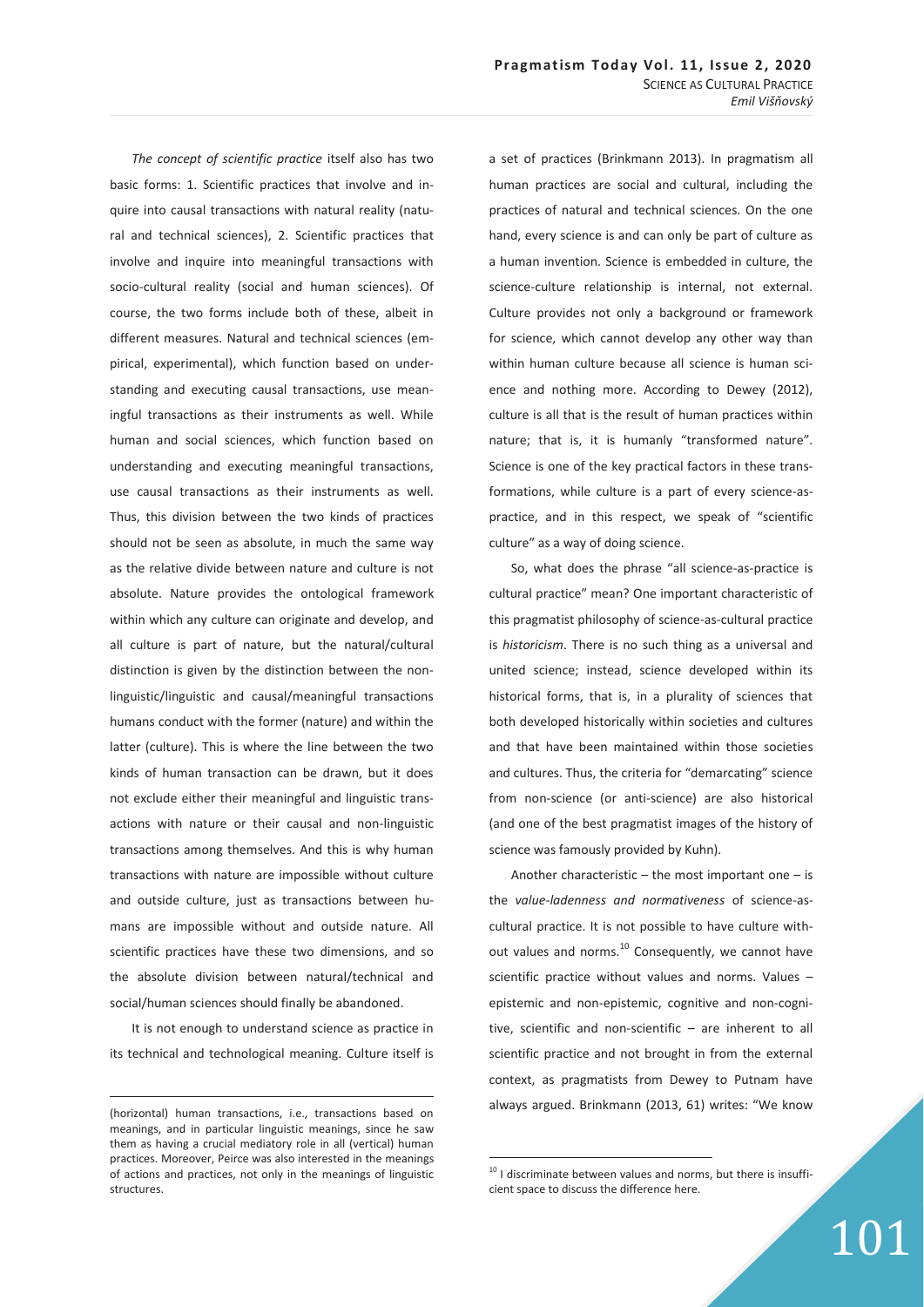something about the world by doing something with it. If we do something good with it, we acquire valid knowledge that can help us solve our problems and move us forward in our life process… Science is not, as the positivists believed, free of values, for value is characteristic of all practical action inasmuch as values are involved in the execution of these activities…" in every way, for good or for bad. This axiological dimension of scientific practice is an inherent part of the pragmatist philosophy of science. We cannot overlook the fact that science as practiced always depends on the culture within which it is practiced. The role of philosophy of science is to "make explicit" the cultural values and norms which frame science-as-practice.

#### **4. Conclusion: Science as Cultural Value**

The key philosophical question concerning science, its social mission and progress, is its value for humanity. What is all science good for? From the pragmatist stance, this question cannot be answered beyond the culture and cultural meaning within which all science is practiced and developed. The goals of science are the goals it takes on from and within culture (or cultures) and its (their) values. One example of the cultural value of science is *scientism* or science for science's sake. To reply that the meaning of science is genuine knowledge is no solution, for the same question applies here too: what is the meaning of knowledge? Why and for what do we need knowledge? Even replies such as "Knowledge for knowledge's sake" have their cultural roots in the ancient value of theory as "contemplative practice". But in the modern era, first, science has become the universal tool for social and human progress and, second, scientific progress itself has become the universal goal of social and human progress, as if science has to guarantee humanity that all its other goals and desires will be fulfilled. $11$  From the pragmatist philosophical

102

 $\overline{a}$ 

point of view, this appears to be very like "science-asideology" or even "science-as-mythology". Perhaps we should go back to Jean-Jacques Rousseau and again ask the Academy of Dijon the (somewhat rephrased) question to which he ventured a reply: "Has the progress of the sciences and arts – that is of culture – contributed to the moral progress of humanity?" If we do not understand and describe science as cultural practice, there is no way we can reply.<sup>12</sup>

#### **References**

- Bernstein, Richard. 1971. *Praxis and Action. Contemporary Philosophies of Human Activity.* Philadelphia: University of Pennsylvania Press.
- Brinkmann, Svend. 2013. *John Dewey: Science for a Changing World*. New Brunswick and London: Transaction Publishers.
- Browning, Douglas. 1998. "Dewey and Ortega on the Starting Point." *Transactions of the Charles S. Peirce Society* 34 (1): 69–92.
- Chang, Hasok. 2011. "The Philosophical Grammar of Scientific Practice", *International Studies in the Philosophy of Science* 25, 205–221
- Dépelteau, François. 2015. "Relational Sociology, Pragmatism, Transactions and Social Fields." *International Review of Sociology–Revue Internationale de Sociologie* 25 (1): 45–64.
- Dewey, John. 1983 [1922]. *Human Nature and Conduct: An Introduction to Social Psychology*. *The Middle Works, 1899–1924. Vol. 14: 1922*. Edited by Jo Ann Boydston. Carbondale, IL and Edwardsville: Southern Illinois University Press.
- Dewey, John. 1981 [1925]. *Experience and Nature*. *The Later Works, 1925–1953. Vol. 1: 1925*. Edited by Jo Ann Boydston. Carbondale, IL and Edwardsville: Southern Illinois University Press.
- Dewey, J. 1984 [1929]: *The Quest for Certainty.* In: *The Later Works, 1925–1953, Vol. 4.* Edited by Jo Ann Boydston. Carbondale, IL: Southern Illinois University. Press.
- Dewey, John. 1989. [1949]. "Philosophy's Future in Our Scientific Age." *The Later Works, 1925–1953. Vol. 16: 1949-1952*. Edited by Jo Ann Boydston. Carbondale, IL and Edwardsville: Southern Illinois University Press, 369-382.
- Dewey, John, and Arthur Bentley. 1989 [1949]. *Knower and the Known*. *The Later Works, 1925–1953. Vol. 16: 1949-1952*. Edited by Jo Ann Boydston. Carbondale, IL and Edwardsville: Southern Illinois University Press.

 $\overline{a}$ 

<sup>&</sup>lt;sup>11</sup> Cf. the Slovak Academy of Sciences' slogan: "Science is the future, the future is science!"

<sup>&</sup>lt;sup>12</sup> This work was supported by the Slovak Research and Development Agency under the Contract no. APVV-18-0178.